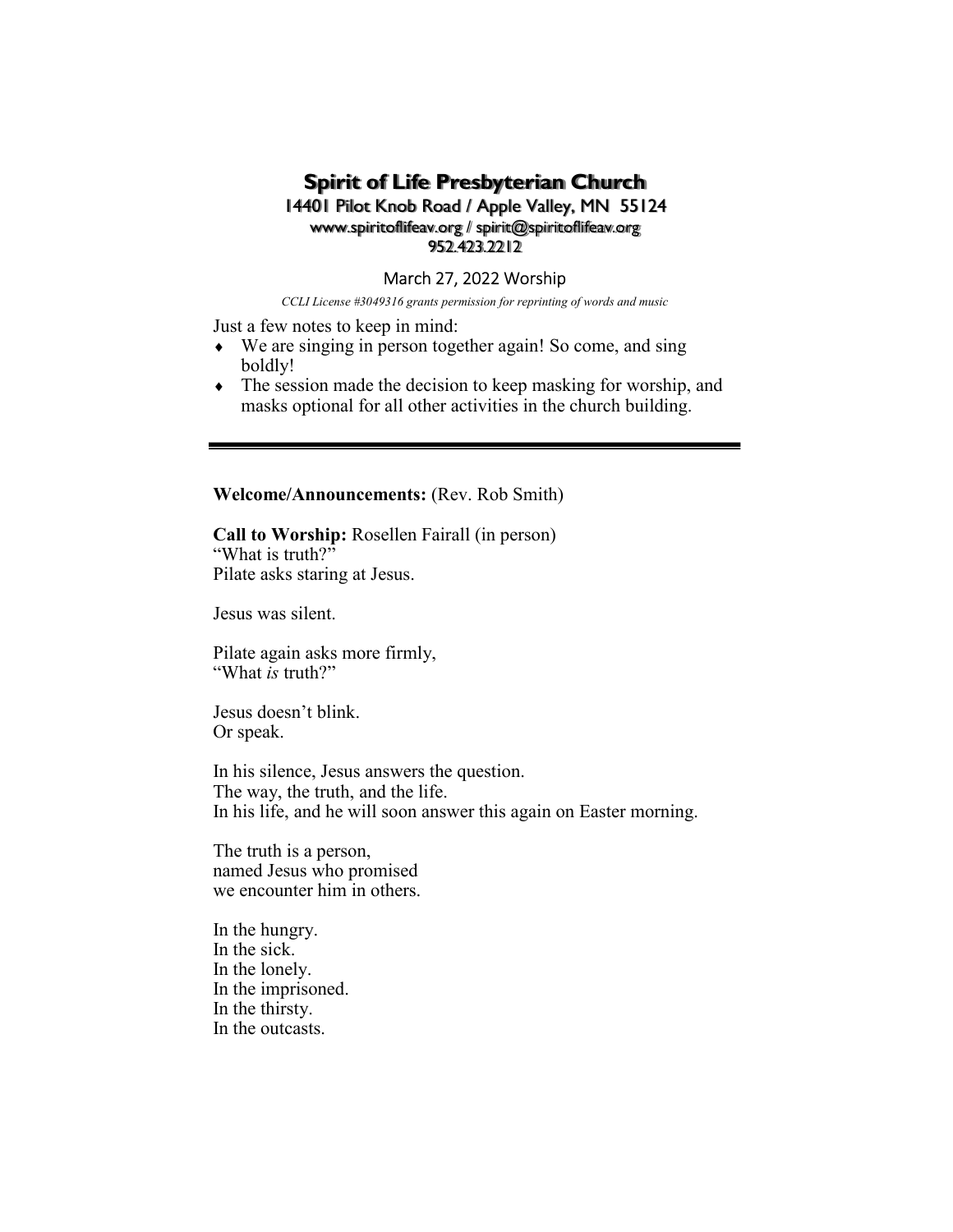What is truth? The Truth is in them.

# **Opening Song:** All the Poor and Powerless CCLI # 5881130

All the poor and powerless And all the lost and lonely And all the thieves will come confess And know that You are holy And know that You are holy

And all will sing out hallelujah And we will cry out hallelujah (repeat)

All the hearts who are content And all who feel unworthy And all who hurt with nothin' left Will know that You are holy

**CHORUS** Shout it Go on and scream it from the mountains Go on and tell it to the masses This is our God (REPEAT)

# Prayer of Reconciliation: Kelly Polson (online)

# Assurance of Grace

### Prayer of Illumination (Rosellen Fairall)

Scripture: John 18: 28-40 (Kelly Polson -online) Then they took Jesus from Caiaphas to Pilate's headquarters. It was early in the morning. They themselves did not enter the headquarters, so as to avoid ritual defilement and to be able to eat the Passover. So Pilate went out to them and said, 'What accusation do you bring against this man?' They answered, 'If this man were not a criminal, we would not have handed him over to you.' Pilate said to them, 'Take him yourselves and judge him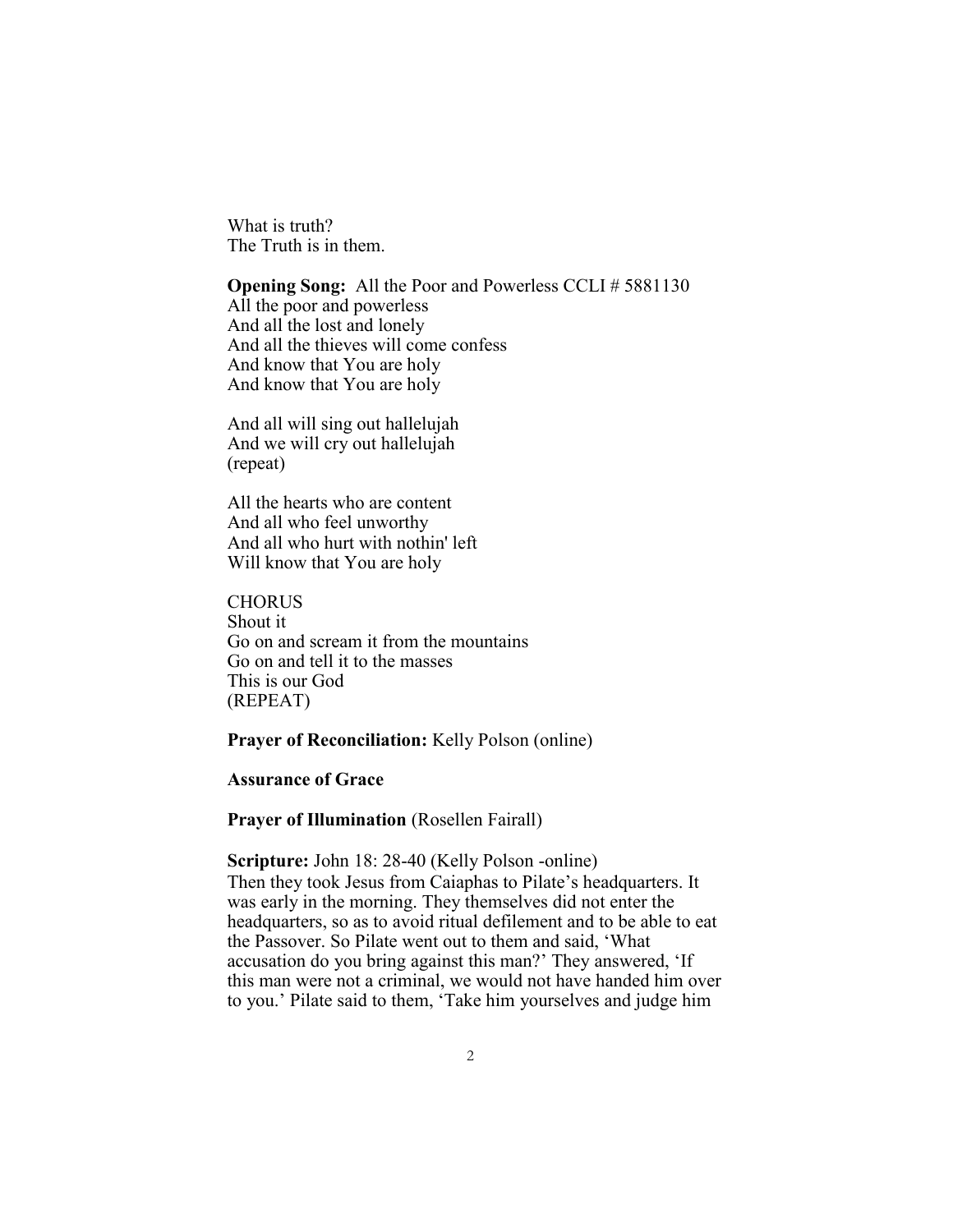according to your law.' The Jews replied, 'We are not permitted to put anyone to death.' (This was to fulfil what Jesus had said when he indicated the kind of death he was to die.) Then Pilate entered the headquarters again, summoned Jesus, and asked him, 'Are you the King of the Jews?' Jesus answered, 'Do you ask this on your own, or did others tell you about me?' Pilate replied, 'I am not a Jew, am I? Your own nation and the chief priests have handed you over to me. What have you done?' Jesus answered, 'My kingdom is not from this world. If my kingdom were from this world, my followers would be fighting to keep me from being handed over to the Jews. But as it is, my kingdom is not from here.' Pilate asked him, 'So you are a king?' Jesus answered, 'You say that I am a king. For this I was born, and for this I came into the world, to testify to the truth. Everyone who belongs to the truth listens to my voice.' Pilate asked him, 'What is truth?'

After he had said this, he went out to the Jews again and told them, 'I find no case against him. But you have a custom that I release someone for you at the Passover. Do you want me to release for you the King of the Jews?' They shouted in reply, 'Not this man, but Barabbas!' Now Barabbas was a bandit.

### Children's sermon:

Sermon: (Rev. Rob Smith)

Call To Offering (Rosellen Fairall)

### Doxology:

Praise God from whom all blessing flow; praise Christ, all creatures here below; praise Holy Spirit evermore; Praise triune God whom we adore. Amen

Offertory Gather at the Mercy Tree by Susan and Lee Dengler (Spirit of Life Choir)

#### Prayers of the People:

All: Our Father who art in heaven, hallowed be thy name. Thy kingdom come, thy will be done, on earth as it is in heaven. Give us this day our daily bread; and forgive us our debts, as we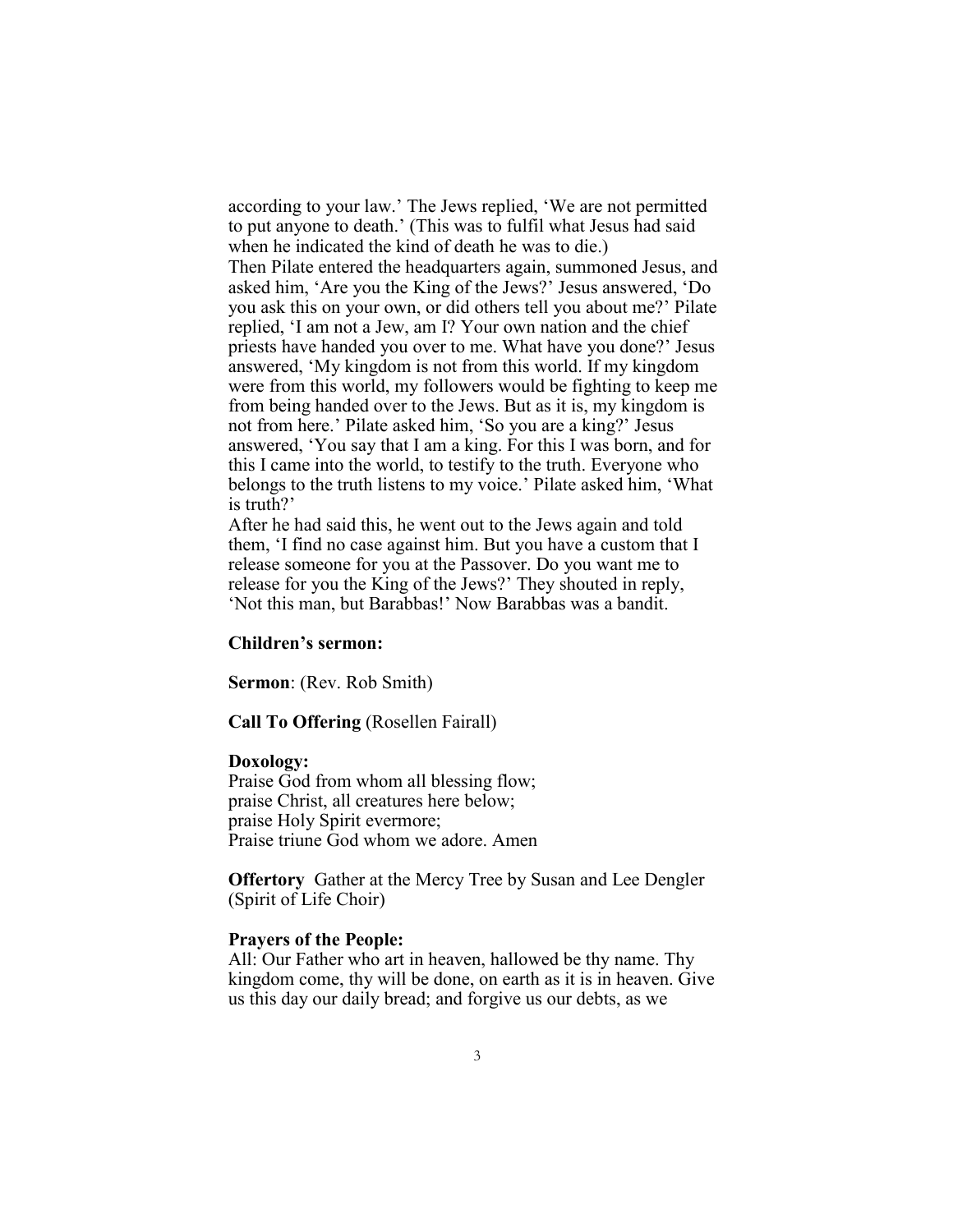forgive our debtors; and lead us not into temptation but deliver us from evil, for thine is the kingdom and the power and the glory, forever. Amen.

Closing Song: Lord, Listen to Your Children Praying CCLI # 22829 Chorus: Lord listen to Your children praying Lord send Your Spirit in this place Lord listen to Your children praying Send us love send us pow'r send us grace

Something's gonna happen Like the world has never known When the people of the Lord get down to pray A door's gonna swing open And the walls come a-tumbling down When the people of the Lord get down to pray (chorus)

He's gonna take over He's gonna take control When the people of the Lord get down to pray He's gonna move the mountain He's gonna make the waters roll When the people of the Lord get down to pray (chorus)

You're gonna know it When the Lord stretches out His hand And the people of the Lord get down to pray There's gonna be a brand new song Of vict'ry in this land When the people of the Lord get down to pray (chorus)

# Charge and Benediction: (Rev. Rob Smith)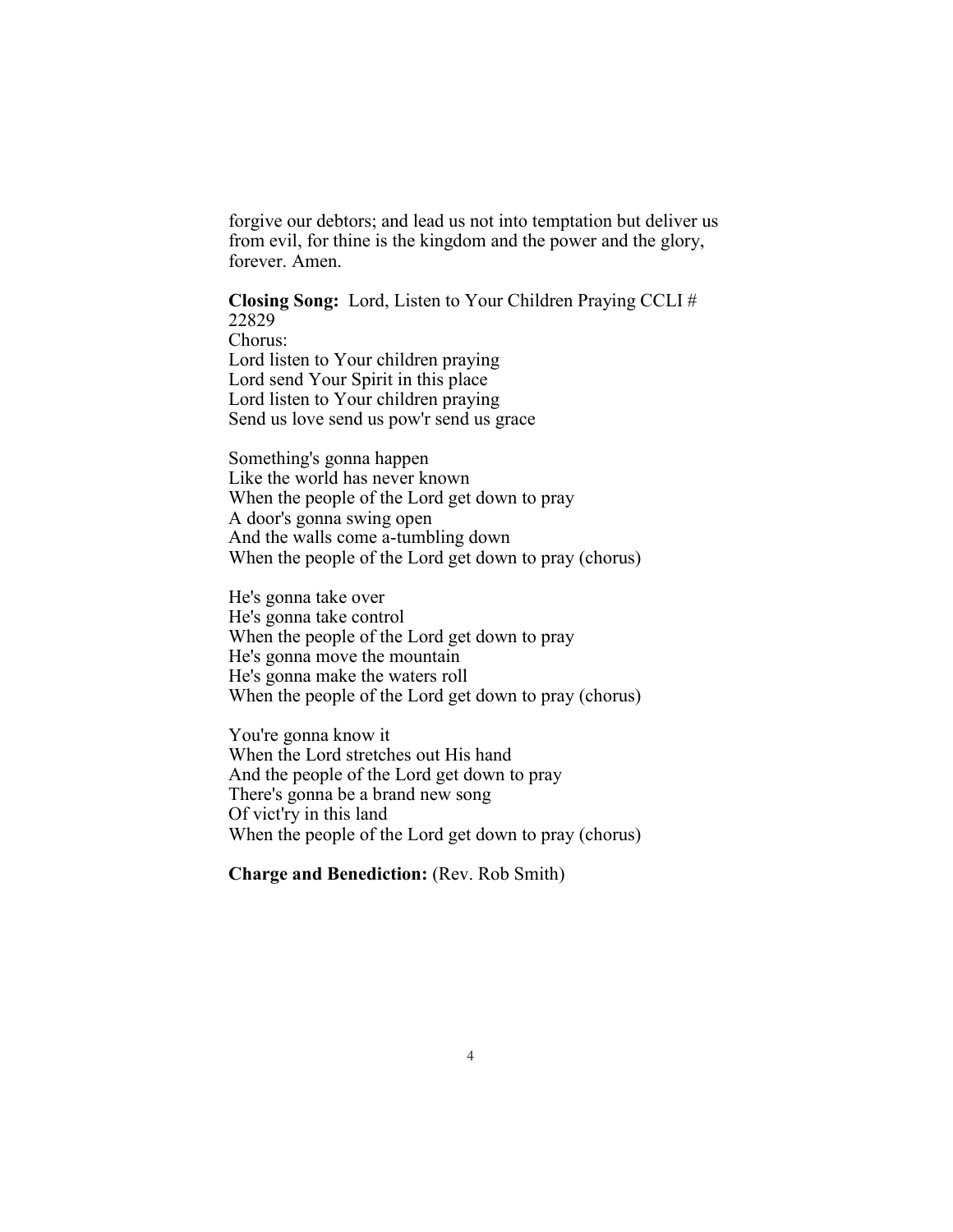# Announcements

## News from the Christian Education Committee:

Children's Sunday School classes meet 9:30 - 10:15 a.m.

There will be a PreK - 2nd grade class and a 3rd-5th grade class. We will bring the children back to the sanctuary for the Children's sermon at 10:15 and then the children can sit with their parents during the rest of the service. March teachers are as follows: Sara Gracek for March 27.

All are invited to the new Adult Sunday school class: "Embracing Emergence Christianity", following worship. In her book "The Great Emergence," Phyllis Tickle argues that Christianity is currently undergoing a massive upheaval as part of a regular pattern that occurs every 500 years. She calls it a "rummage sale," in which old ideas are rejected, new ones emerge, and Christianity is revitalized. Steve Braden is leading this study based on videos of Tickle explaining this process. You can participate in person or via Zoom.

### M&M meets Wednesdays

•4:30 to 6 pm for K-5th grade •6:30 to 7:30 pm for 6th through high school •Meal for <u>all</u> ages at 6 pm Join us through Zoom at Meet in the Middle Join Zoom Meeting https://us02web.zoom.us/j/6124529465

### GriefShare Program Thursdays at 6:30 pm, at Spirit of Life Church

This program features biblical, Christ-centered teaching that focuses on grief topics associated with the death of a loved one. The DVD seminar features nationally respected grief experts and real-life stories of people, followed by a small group discussion about what was viewed. Past participants have related how helpful the information and follow-up discussions were to them. Many grieving people find they are only beginning the work of healing when friends or family have returned to their daily life routines.

Too often people, including Christians, tend to bury their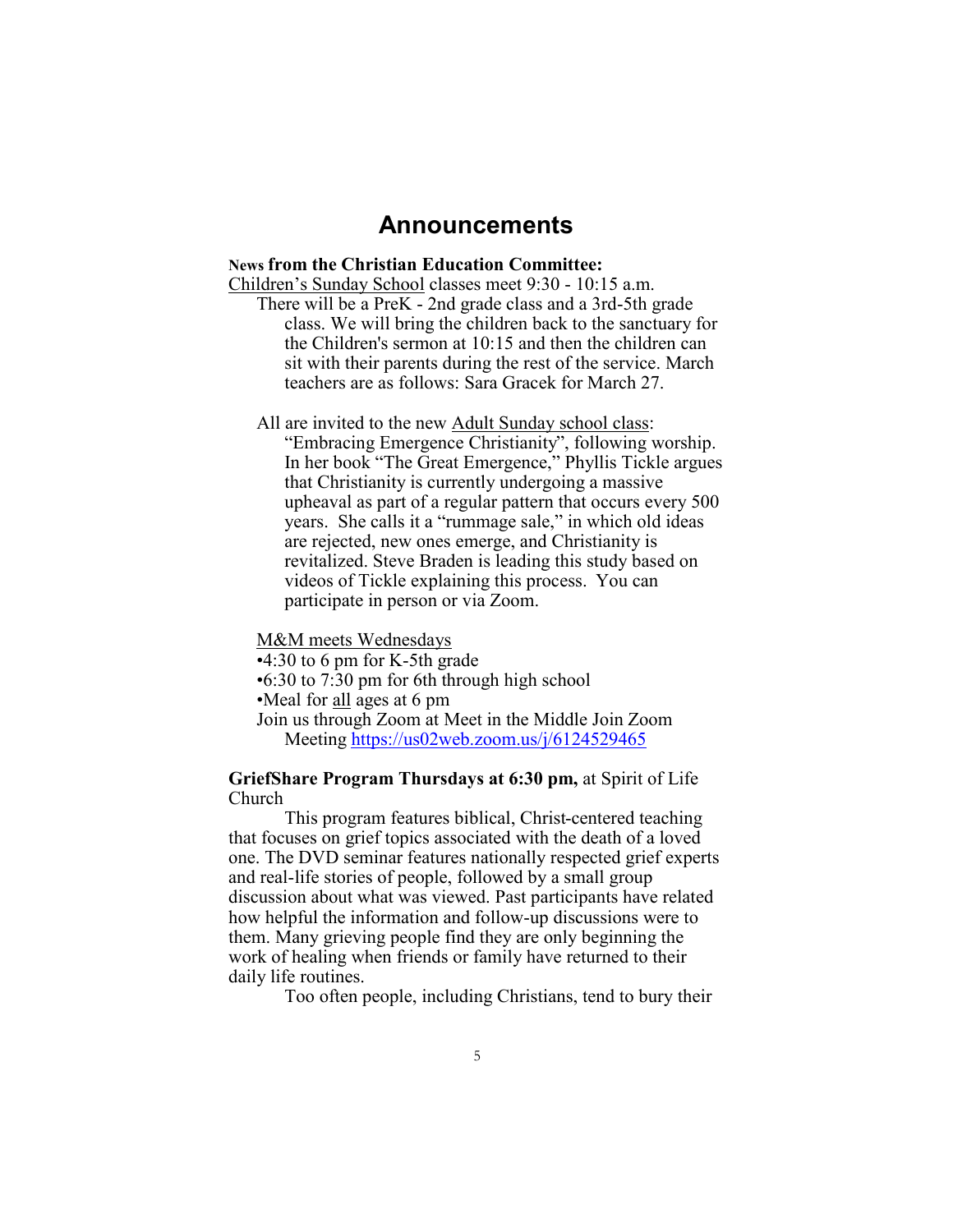grief instead of allowing it to do the God-given work for which it is intended. Don't allow fear of what others may think to keep you from what could help you. Confidentiality is very much a part of this program.

Please contact Bob Shepard or Jacqui Hicks for more information or to sign up.

From Community Service: We will again be participating in the MN FoodShare March Campaign, collecting non-perishable food items each Sunday in March. All donations will go to the Rosemount Family Resource Center. Monetary donations are also encouraged; make your check out to Spirit of Life, with MN FoodShare on the memo line. Donations accepted at Sunday worship, and Wednesdays during M in M. The theme is "Building and Nourishing Community", so here's our "building" schedule:

March 6: Foundation (proteins): canned meats and fish, canned or bagged beans, peanut butter, nuts, canned chili or stew, etc

March 13: Framing it in (carbohydrates): bagged or boxed rice, pastas, boxed potato sides, pasta or rice-based side dishes, mac and cheese, biscuit mix, pancake mix, etc March 20: Walls (fruits and vegetables): canned fruits and vegetables, and side dish items, jams and jellies; paper products, cleaning supplies

March 27: Finishing Touches: cake mixes, flour, sugar, healthy snacks, condiments, spices; personal care items, etc

### Come join the Community Service team in 2022!!!

Community Service team is looking for new members. We meet every other month on the first Monday at 4:30 pm (currently as a Zoom call). We plan activities for the church to participate in such as stocking the Little Free Pantry, donating to Soup-er Bowl Sunday, March Food Share Month donations, working in the Community Garden, working in the Church Flower beds, donating to the school supply drive, helping with Crop Hunger walk, and donating to the Giving Tree in November and December. Please consider joining us. Our next meeting will be May 2nd. Our next activities will be working in the garden and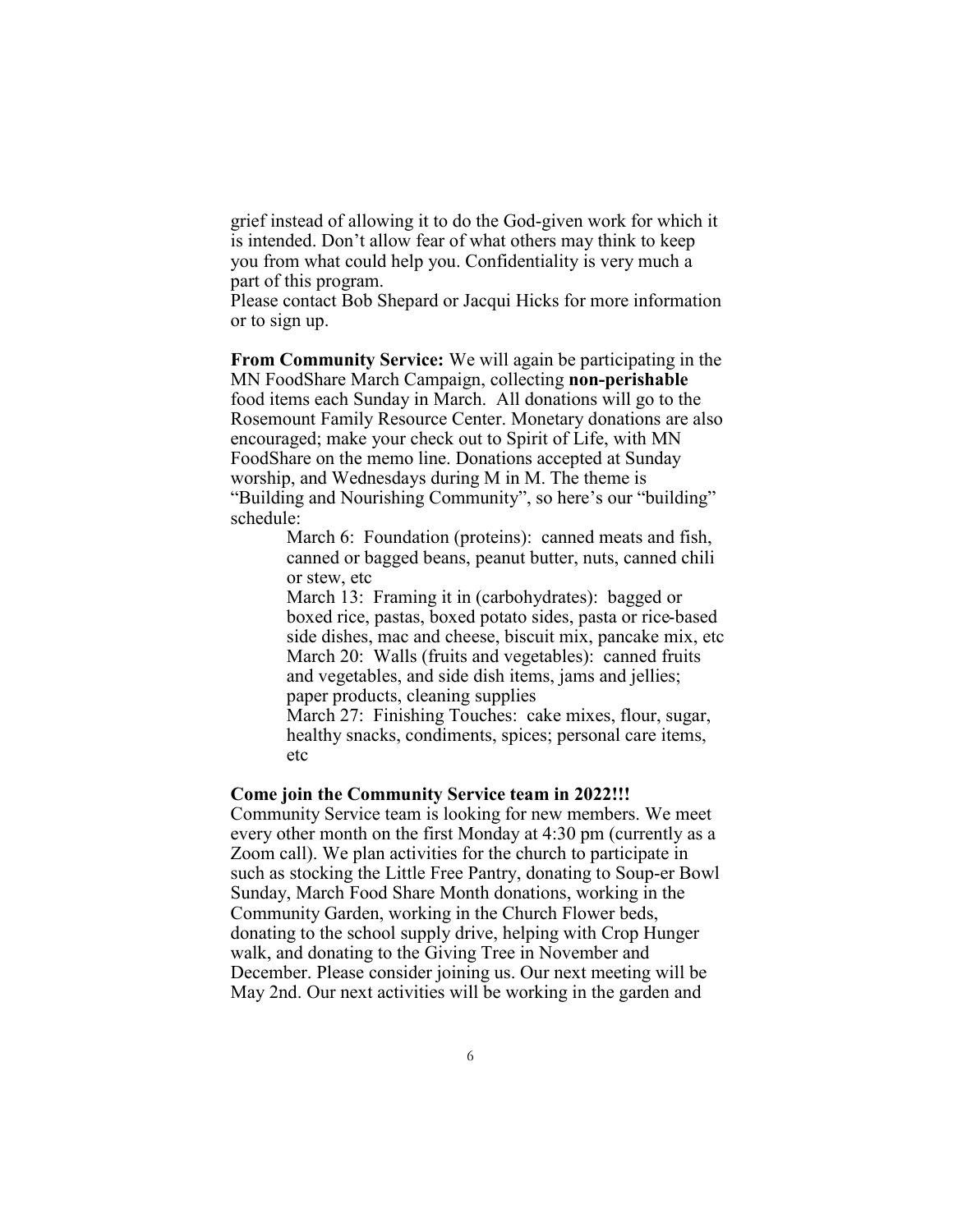flower beds this summer. Please contact Karen Johnson, chair, at 612-210-8600.

The Christian Ed Committee will be sponsoring an Easter egg hunt for our kids on Palm Sunday, April 10. We would appreciate donations of plastic eggs and/or treats that will fit inside. Please leave your donations in the basket under the table in the front entryway by April 3. Thanks for being part of this fun activity!

From Community Service: During the winter months, the donations to the Little Free Food Pantry (located at the entrance of the driveway) need to be modified to tolerate the extreme cold temperatures we can see here. Please review the attached list of items for what to consider donating; ideal items are dried and in bags, like dried beans, rice, oatmeal, cereal, etc. And, remember the motto of the Little Free Food Pantry movement: Take what you need, leave what you can. Click Winter Advisory List.pdf for list.

Membership Class: Pastor Rob is leading the New Member class that meets at 11:15am on Sundays, May 1 and 8, here at the church. The class will be offered in person (but available online for those unable to attend in person). We'll be receiving the new members in worship on Sunday, May 15. Please RSVP to the church office at spirit@spiritoflifeav.org so we may be prepared for you to participate!

(9th graders and above) Confirmation Class to be offered. If you were part of the confirmation class that was halted due to the pandemic, Pastor Rob is offering a make-up session for you. We will have a 4-session confirmation class following worship (at 11am) on March 27, April 3, April 10 and April 24. This will be offered in person (also available via zoom for those unable to attend in person). Confirmands will be received in worship on Sunday, May 15. Please RSVP to the office at spirit@spiritoflifea.org so Pastor Rob may be prepared for everyone attending. NOTE: Confirmation will be offered again this fall for all

students who never started confirmation. This will be offered in